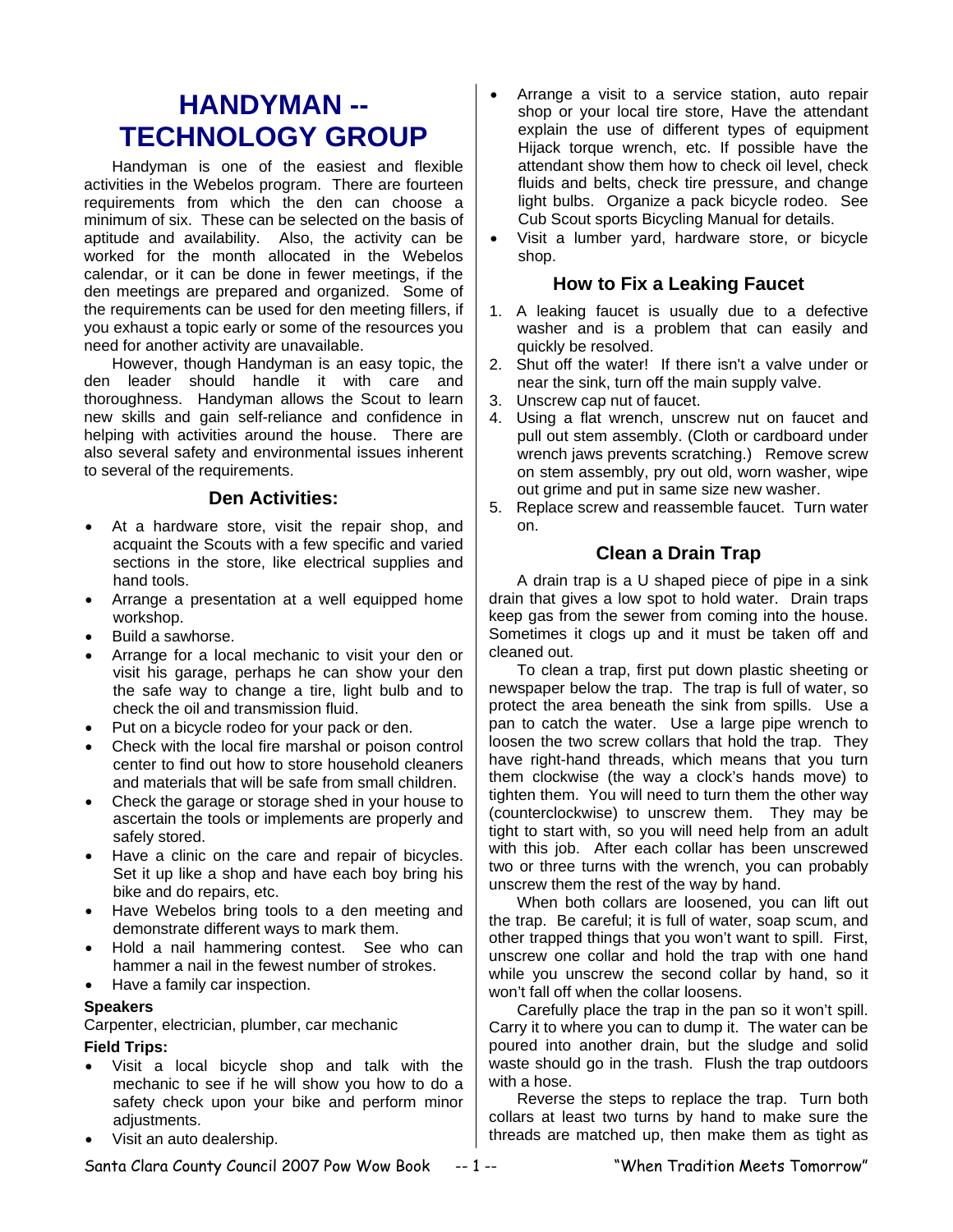you can with the pipe wrench. An adult should do the final tightening job to make the joints as leak-proof as possible. Run some water in the sink to check for leaks. If you see any drips, tighten the screw collars more, or remove the trap and replace the rubber seals before putting it back.

## **Take Care of Your Bicycle**

Create a checklist you review every time you before you begin to ride, Items to always check include:

| brakes | chain      |
|--------|------------|
| pedals | reflectors |
| spokes | tires      |
| seat   | lights     |

Make sure you keep your chain well-lubricated and the tires inflated properly.

Visit a bicycle shop. Learn about the different kinds of bikes. Ask about bike maintenance. At your den meeting, take apart an old bike then put it back together.

## **Changing a Light Bulb**

Make sure you do not have power going to the light fixture, by unplugging a plug or make sure the wall switch is turned off. Replace the bulb with the correct wattage for the fixture or the bulb will burn out quicker.

## **Handyman Day**

Have all the boys wash parents' cars and with the help of an adult, check the oil and any other fluids in the car. Have the boys check their bicycles.

The Handyman Activity Badge is designed to help teach the Webelos about home and automobile repairs and maintenance. This is a good opportunity to instill responsibility on how to care for their most expensive future purchases.

## **SUGGESTED PATROL ACTIVITIES**

- 1. With proper adult supervision, wash a car.
- 2. Help an adult change a tire on a car.
- 3. Replace a bulb in the taillight, turn signal, parking light, or headlight on a car.
- 4. Visit a bike repair shop and learn how to repair a bike tire. Make a repair to a bicycle, such as tightening the chain, fixing a flat tire, or adjusting the saddle or handlebars.
- 5. Properly lubricate the chain and crank on a bicycle.
- 6. Properly inflate the tires on a bicycle.
- 7. Visit a lawnmower repair shop and see how engines are repaired.
- 8. Arrange a storage area for household cleaners and materials, safe for small children.
- 9. Mow a lawn and properly rake and dispose of the grass clippings.
- 10. Arrange a storage area for hand tools or lawn and garden tools.
- 11. Build a sawhorse or stool to be used around the home.
- 12. Visit an auto repair shop. Learn about tread indicators on tires.
- 13. Insulate each home's water heater.
- 14. Check with your church to see if there is an elderly or disabled person in the area. Do a service project for this person, by mowing and trimming their yard.

## **SIMPLE THREE-LEGGED STOOL**

Three-legged stools have the ability to stand without wobbling regardless of how unevenly the legs are cut. For this project, with permission, obtain a 4"



diameter oak limb. Perhaps the ranger at your Scout camp has some limbs from forestry work being done at camp or a neighbor has had some tree work done. Saw it to 16" lengths. Strip the bark and branches. Buy a four foot length of 1" diameter doweling or a similar rounded piece of wood like a broomstick, and cut this stick into three 16" sections. With a drill bit the same diameter as the sticks, drill a 2"-deep hole in the exact middle of the side of the limb (be sure to drill toward the center of the limb). Now turn the limb a quarter turn, and drill two more holes, each 4 inches on either side of the middle of the limb. Coat each hole with wood glue and hammer the three sticks into the holes. Stand the stool on its new legs and let the glue dry.

## **TOOL BOARD**

Screw a 18" x 20" pegboard to a 20" x 24" piece of ½" plywood using 3/8" spacers between to create a space for the hooks. Use a paint pen to draw outlines of where each tool is to be hung on the board. Attach directly to garage wall.

## **For nails, nuts, bolts, etc**

Place each in separate small jars. For each jar, put two hooks in pegboard on either side of the jar. Stretch a rubber band between the hooks and slip the jar between the rubber band. *(or buy jar and lids that have hooks attached)*

## **DRILL BIT HOLDER**

Use a 7" piece of 2" x 4" wood. Drill two rows of holes, about one inch apart, for a total of twelve holes. Insert drill bits upright in the holes.

## **BICYCLE HANDYMAN IDEAS**

Have the boys bring their bikes to a patrol meeting at a local park. Do requirements 5, 6, and 7. Then go for a bike ride to help earn the Bicycling Belt Loop.

 $\checkmark$  Have the boys help plan a mini bike rodeo for a park meeting where all the Cub Scouts are invited to bring their own bikes. Webelos Scouts can set up a "safety station," where they check the

Santa Clara County Council 2007 Pow Wow Book -- 2 -- "When Tradition Meets Tomorrow"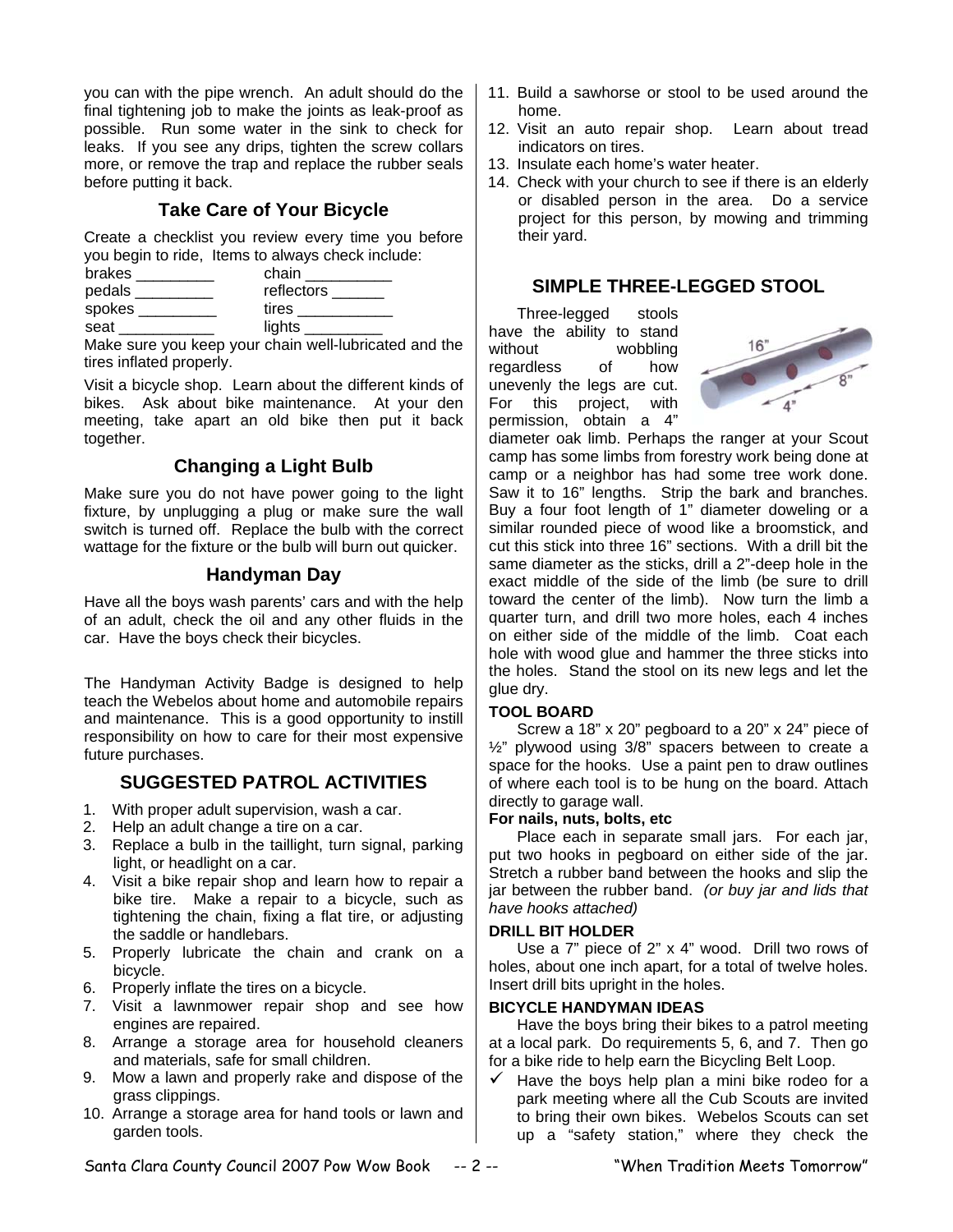condition of safety equipment on the bikes and go over safety tips with the younger boys. Ask a local bike dealer if someone can come and help with the safety check. Contact the police department to see if someone can come to register bikes in case of theft. In some areas, the police department will run a bike rodeo and safety program for you if the entire pack is involved.

- $\checkmark$  Ride to the neighborhood park and have a picnic.
- $\checkmark$  Go to a bike shop and have an expert demonstrate different bike types and show how to take care of them.

#### **HANDYMAN KIM's GAME**

Divide the patrol into two teams. Have two laundry bags of household items at the front of the teams. Place an empty grocery sack at the end. Begin by having the first boy pull out one item and pass it on. When the item is deposited into the grocery sack, the end boy yells, "Next." Continue until all items are passed. Let the boys think that the object of the game is to be the first to empty their laundry bag and fill the grocery sack.

Take the bags away and give each boy a piece of paper. They have two minutes to write down what objects they remember passing.

#### **NAIL HAMMERING CONTEST**

Divide into teams, each with a similar log, and hand each boy a nail. As a relay, the first team to complete hammering their nails into their log wins.

## **Songs**

## **POUND, POUND, POUND THAT NAIL**

*Tune: Row, Row, Row Your Boat* 

Pound, pound, pound your nail Pound it right on through! If you miss and pound your thumb, Then it will turn bright blue.

## **TOOLBOX SONG**

*Tune: I'm a Little Teapot* 

I'm a pair of pliers just because Here is my handle here are my jaws

#### **CHORUS:**

Keep me in your toolbox bright and new Take me out and I'll work for you.

I'm a coping saw that's strung too tight Pull me then push me to use me right.

## **CHORUS**

I'm a big strong hammer, a mighty tool. Hit the nails only, that's the rule.

## **CHORUS**

I'm a happy C-clamp; tell you what I do, I eat board sandwiches filled with glue.

## **CHORUS**

I'm a handy wood plane, give me a try.

I can help you out if your door's too high **CHORUS** 

## **HANDYMAN HINTS**

- $\checkmark$  Place Dad's old sock over shoes when painting.
- $\checkmark$  For plugged drains, mix 1-cup salt and 1-cup baking soda and pour down drain. Follow with kettle of boiling water.
- $\checkmark$  To seal a tiny leak in a plastic garden hose, touch the hole lightly with the tip of a Phillips head screwdriver that has been heated over a flame. The plastic will melt enough to plug the hole.
- $\checkmark$  Weeding is less tedious with the right toll. A claw hammer will pull out weeds by the clump. An apple corer is also an excellent weeder - it doesn't disturb the roots of adjacent plants

## **TOOL CADDY**

A neat carrier for garden tools is an old golf bag. It's got pockets for tools, even a place to hang a towel, and you can whisk it along on its built-in wheels. Just roll it in the garage until you need it again.

#### **GARDEN TOOL FIRST AID**

Garden tools stow quickly and stay dry in a pail filled with sand. Mix sand with a little oil to keep the tools from rusting and to keep their edges sharp. If garden tools have rusted, clean them with a cork dipped in scouring cleaner.

#### **STICK WITH WICKETS**

Thread your garden hose through croquet wickets to keep it from running over your flowers.

#### **IN THE BAG**

An easy yard clean-up carrier is an old TV tray table. Remove the tray, and then hang a plastic garbage bag on the open framework between the legs.

#### **OFF THE WALL**

Prune shrubbery and trees to keep them from touching the house. The leaves retain moisture, which causes the paint to blister and peel.

## **FLOWER BOX SPLATTER CONTROL**

Keep rain from splattering dirt out of your window box onto your window by placing a layer of gravel on top. The gravel will also keep the soil from drying out.

#### **UNDER COVER**

Paint the under side of your metal garbage can lid with rustproof paint so condensation from wet garbage won't damage the paint on the lid.

## **STORAGE BOX**

Paint a design on a discarded mailbox.

Use it to store barbecue supplies, paper cups, and plastic utensils

# This page intentionally left blank. Well, maybe not